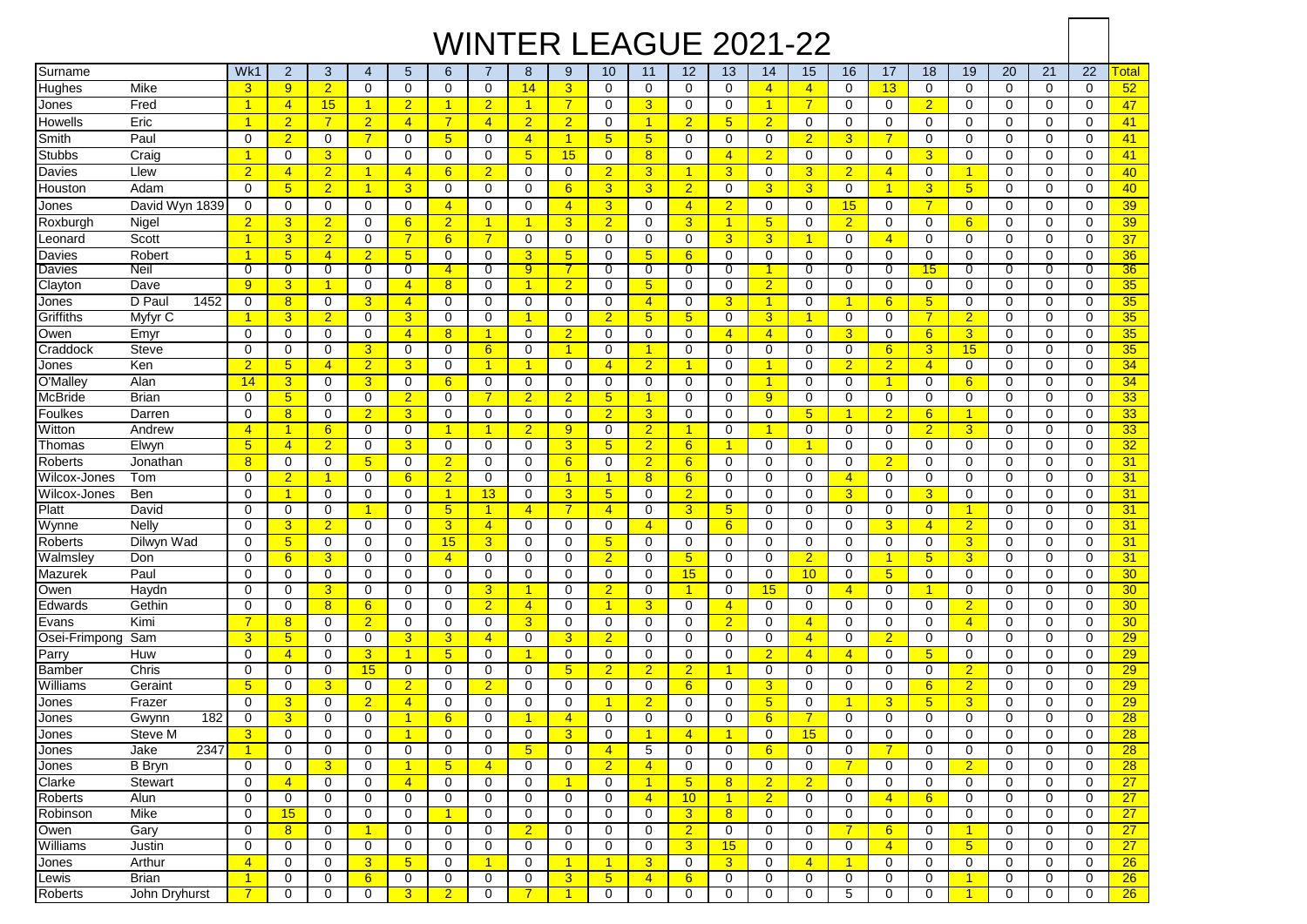| Morris        | Derry               | $\mathbf 0$     | $\Omega$             | $\mathbf 0$     | 6              | $\Omega$        |                | $\mathbf 0$    | $\mathbf 0$     | 3              | $\mathbf 0$          | 14                   | $\Omega$       | $\mathbf 0$    | $\mathbf 0$    | 0              | $\Omega$       | $\mathbf 0$    | $\Omega$             | $\overline{2}$ | $\mathbf 0$ | $\mathbf 0$ | 0           | 26              |
|---------------|---------------------|-----------------|----------------------|-----------------|----------------|-----------------|----------------|----------------|-----------------|----------------|----------------------|----------------------|----------------|----------------|----------------|----------------|----------------|----------------|----------------------|----------------|-------------|-------------|-------------|-----------------|
| Jones         | Wyn                 | $\Omega$        | 0                    | $\overline{2}$  | 8 <sup>2</sup> | $\mathbf 0$     | $\Omega$       | $\overline{3}$ | $\mathbf 0$     | 0              | $\mathbf 0$          | $\mathbf 0$          | $\Omega$       | $\mathbf 0$    | $\overline{1}$ | 10             | 0              | 1              | $\Omega$             | 0              | 0           | 0           | $\mathbf 0$ | 25              |
| Jones         | Roger E             | 0               | $\Omega$             | $\overline{4}$  | $\Omega$       | $\overline{4}$  | 5              | $\mathbf 0$    | $\overline{2}$  | 5              | $\mathbf 0$          | 0                    | 0              | 0              | 0              | 3 <sup>5</sup> | 0              | $\mathbf 0$    | $\blacktriangleleft$ | 0              | 0           | 0           | 0           | 24              |
| Roberts       | Jac                 | $\mathbf 0$     | 0                    | $\overline{2}$  | 0              | 0               | 0              | $\overline{4}$ | 3               | 0              | $\overline{4}$       | 0                    | 0              | $\overline{4}$ | 0              | $\overline{2}$ | $\overline{2}$ | $\mathbf 0$    |                      | $\overline{2}$ | 0           | 0           | $\mathbf 0$ | 24              |
|               |                     |                 |                      |                 |                |                 |                |                |                 |                |                      |                      |                |                |                |                |                |                |                      |                |             |             |             |                 |
| O'Loughlin    | Gareth              | 0               | 0                    | $\overline{2}$  | 0              | 0               | $\overline{2}$ | $\overline{1}$ | 3 <sup>5</sup>  | 3              | 0                    | 0                    | 3              | 0              | $\mathbf 0$    | 0              | 0              | $\overline{7}$ | 0                    | $\overline{3}$ | 0           | 0           | 0           | 24              |
| Williams      | Arwyn               | 0               | 3                    | $\mathbf 0$     | $\overline{2}$ | $6\phantom{1}6$ | 0              | -1             | $\mathbf 0$     | 0              | $\mathbf 0$          | $\mathbf 0$          | $\overline{4}$ | 3              | $\mathbf 0$    | 0              | 0              | $\mathbf 0$    | 0                    | 5              | $\mathbf 0$ | 0           | $\mathbf 0$ | 24              |
| Davies        | Desmond             | 0               | 0                    | 0               | $\mathbf 0$    | 0               | 0              | $\mathbf 0$    | $5\phantom{.0}$ | 4              | 14                   | 0                    | 0              | $\mathbf 0$    | 0              | 0              | 0              | $\mathbf 0$    | 0                    | $\mathbf 0$    | $\mathbf 0$ | $\mathbf 0$ | $\mathbf 0$ | 23              |
| Jones         | Iwan                | $5\phantom{.0}$ | 0                    | $\mathbf 0$     | 0              | 3               | 0              | $\mathbf 0$    | $\mathbf 0$     | 0              | 0                    | $\overline{4}$       | $\Omega$       | 0              | $\overline{4}$ |                | 0              | $\mathbf 0$    | 0                    | 0              | 0           | 0           | 0           | 23              |
| <b>Morris</b> | Nigel               | $\overline{1}$  | 0                    | 3               | $\overline{4}$ | $\overline{2}$  | 5              | $\Omega$       | 0               | 0              | $\overline{4}$       | 0                    | $\Omega$       | $\mathbf 0$    | 0              | 0              | $\Omega$       | 0              | $\Omega$             | $\overline{4}$ | 0           | $\Omega$    | $\Omega$    | 23              |
| Jones         | <b>Eifion Lloyd</b> | 0               | 3                    | $5\phantom{.0}$ | 3              | 0               | 0              | $\mathbf 0$    | 0               | $\overline{2}$ | $\mathbf 0$          | 0                    | 0              | 0              | 0              | 0              | $\overline{4}$ | $\mathbf 0$    | 0                    | 5              | 0           | 0           | 0           | 22              |
| Thomas        | Mike                | $\Omega$        | 0                    | 0               | 0              | 0               | 9              | 0              | 0               | 0              | $\mathbf 0$          | 0                    | $\Omega$       | 9              | 0              | 3              | 0              | 0              | $\Omega$             | 0              | 0           | 0           | $\Omega$    | 21              |
| Wilcox-Jones  | Andrew              | 0               | 0                    | 0               | 3              | 3               | 9 <sup>°</sup> | 6              | 0               | 0              | $\mathbf 0$          | $\mathbf 0$          | 0              | $\mathbf 0$    | $\mathbf 0$    | 0              | $\mathbf 0$    | $\mathbf 0$    | 0                    | $\mathbf 0$    | 0           | $\mathbf 0$ | $\mathbf 0$ | 21              |
| Williams      | Alan                | 0               | 0                    | 0               | $\overline{4}$ | 3               | 0              | $\overline{4}$ | $\mathbf 0$     | 0              | -1                   | $\overline{2}$       | $\overline{4}$ | $\mathbf 0$    | $\overline{2}$ | 1              | 0              | $\mathbf 0$    | 0                    | $\mathbf 0$    | 0           | $\mathbf 0$ | $\mathbf 0$ | 21              |
| Jones         | Gareth<br>1680      | 0               | 0                    | 3               | 0              | $\mathbf 0$     | 0              | $\mathbf 0$    | 0               | 0              | $\mathbf 0$          | 5 <sub>5</sub>       | 3              | $\mathbf 0$    | $\mathbf 0$    | 0              | 0              | $\overline{7}$ | 0                    | 3              | $\mathbf 0$ | $\mathbf 0$ | $\mathbf 0$ | 21              |
| Jones         | 1002<br>Jonathan    | 0               | 0                    | $\mathbf 0$     | $\overline{4}$ | 0               | 4              | 0              | $\mathbf 0$     | 0              | 6                    | 0                    | 6              | $\mathbf 0$    | 0              | 0              | 0              | 0              | 0                    | $\mathbf 0$    | 0           | 0           | $\mathbf 0$ | 20              |
| Owen          | Bryn                | $\mathbf 0$     | $\overline{1}$       | $\mathbf 0$     | $\overline{7}$ | $\mathbf 0$     | $\mathbf 0$    | $\mathbf 0$    | $\mathbf 0$     | $\Omega$       | 3                    | 3 <sup>5</sup>       | $\mathbf 0$    | $\overline{2}$ | $\overline{4}$ | 0              | $\mathbf 0$    | $\mathbf 0$    | 0                    | $\mathbf 0$    | $\mathbf 0$ | $\mathbf 0$ | $\mathbf 0$ | 20              |
| Jones         | Elfed               | 0               | 0                    | 0               | 0              | 0               | $\overline{2}$ | $\mathbf 0$    | 3               | 9              | $\blacktriangleleft$ | 0                    | $\Omega$       | $\mathbf 0$    | $\overline{2}$ |                | -1             | $\mathbf 0$    | 0                    | $\Omega$       | 0           | 0           | 0           | 19              |
| Jones         | David A             | 9               | $\overline{2}$       | 0               | -1             | 0               | 0              | $\mathbf 0$    | 0               | 0              | $\mathbf 0$          | $\overline{2}$       | $\Omega$       | 0              | 3              | 0              | 0              | 0              | $\overline{2}$       | 0              | 0           | 0           | 0           | 19              |
| Phillips      | Tegid               | $\mathbf 0$     | 0                    | $\mathbf 0$     | 0              | 13              | 0              | $\overline{4}$ | 0               | 0              | $\mathbf 0$          | $\mathbf 0$          | 0              | $\mathbf 0$    | $\mathbf 0$    | 0              | 0              | $\mathbf 0$    | 0                    | $\overline{2}$ | 0           | $\mathbf 0$ | $\mathbf 0$ | 19              |
|               | Richard             | $\Omega$        | $5\phantom{.0}$      | $\overline{2}$  | $\Omega$       | 5               | $\Omega$       | $\mathbf 0$    | 0               | 0              | $\mathbf 0$          | 0                    | $\Omega$       | $\mathbf 0$    | 0              | 0              | $\Omega$       | 3              | $\Omega$             | $\overline{4}$ | $\Omega$    | $\Omega$    | $\Omega$    |                 |
| Snelson       |                     |                 |                      |                 |                |                 |                |                |                 |                |                      |                      |                |                |                |                |                |                |                      |                |             |             |             | 19 <sup>°</sup> |
| Jones         | Deiniol             | 0               | 0                    | 0               | 0              | $\mathbf 0$     | 0              | 6              | $\mathbf 0$     | 0              | $\mathbf 0$          | $\overline{4}$       | 3              | $\mathbf 0$    | $\mathbf 0$    | 0              | $\mathbf 0$    | $\mathbf 0$    | -1                   | 5              | 0           | $\mathbf 0$ | $\mathbf 0$ | 19              |
| Copeman       | Jon                 | 0               | $\overline{4}$       | 0               | $\overline{2}$ | 0               | 0              | $\mathbf 0$    | 1               | 6              | $\mathbf 0$          | 0                    | 5              | 0              | 0              | 0              | 0              | $\mathbf 0$    | 0                    | 0              | 0           | 0           | $\mathbf 0$ | 18              |
| Roberts       | David G             | 0               | 0                    | 3               | $\mathbf 0$    | $\mathbf 0$     | 0              | $\overline{3}$ | 0               | 0              | $\mathbf 0$          | $\overline{2}$       | 0              | $\overline{3}$ | $\overline{4}$ | 0              | $\mathbf 0$    | 3              | 0                    | 0              | $\mathbf 0$ | 0           | $\mathbf 0$ | 18              |
| Seed          | Darren              | 0               | $\blacktriangleleft$ |                 | $\mathbf 0$    | $\mathbf 0$     | 0              | $\overline{7}$ | 0               | 5              | $\mathbf 0$          | $\mathbf 0$          | $\overline{4}$ | $\mathbf 0$    | 0              | 0              | 0              | $\mathbf 0$    | $\mathbf 0$          | $\mathbf 0$    | $\mathbf 0$ | 0           | $\mathbf 0$ | 18              |
| Williams      | Gwilym              | $\overline{2}$  | 0                    | 3               | 0              | 0               | 0              | $\mathbf 0$    | 0               | 0              | $\mathbf 0$          | 0                    | $\Omega$       | $\mathbf 0$    | 3              | $\overline{4}$ | 3              | 0              | $\overline{2}$       | 1              | 0           | 0           | $\mathbf 0$ | 18              |
| Jones         | Peter H             | $\mathbf 0$     | 8                    | 0               | 0              | $\Omega$        | 0              | $\mathbf 0$    | 0               | 0              | $\mathbf 0$          | $\overline{4}$       | $\Omega$       | $\mathbf 0$    | $\mathbf 0$    | 0              | $\Omega$       | 3              | 0                    | 3              | 0           | 0           | 0           | 18              |
| Jones         | Bob                 | 1               | 3                    | $\overline{4}$  | -1             | $\Omega$        | $\Omega$       | $\overline{4}$ | $\mathbf 0$     | $\Omega$       | $\Omega$             | $\Omega$             | 3              | $\mathbf 0$    | $\Omega$       | 0              | $\Omega$       | $\mathbf 0$    | -1                   | $\Omega$       | $\Omega$    | $\Omega$    | $\Omega$    | 17              |
| Tickle        | Roy                 | $\mathbf 0$     | 0                    | 0               | $\overline{2}$ | 0               | 5              | $\mathbf 0$    | 0               | 0              | $\mathbf 0$          | 0                    | 0              | $\overline{2}$ | 0              | 8              | 0              | $\mathbf 0$    | 0                    | 0              | 0           | 0           | 0           | 17              |
| Roberts       | Dilwyn              | $\Omega$        | 0                    | $\overline{4}$  | 0              | 0               | $\Omega$       | $\mathbf 0$    | 0               | 0              | $\mathbf 0$          | $\blacktriangleleft$ | $\Omega$       | $\overline{4}$ | $\overline{2}$ | 3              | 0              | $\mathbf 0$    | $\Omega$             | 3              | 0           | 0           | 0           | 17              |
| Farrington    | John                | 0               | 0                    | 0               | $\overline{2}$ | $\mathbf 0$     | 0              | $\overline{3}$ | 0               | 0              | $\mathbf 0$          | 0                    | $\overline{2}$ | $\overline{4}$ | $\mathbf 0$    | 0              | $\mathbf 0$    | $\mathbf 0$    | 0                    | 6              | 0           | $\mathbf 0$ | $\mathbf 0$ | 17              |
| Roberts       | Edward              | 0               | 0                    | $\mathbf 0$     | $\mathbf 0$    | $\mathbf 0$     | $\mathbf 0$    | $\mathbf 0$    | $\mathbf 0$     | 0              | $\mathbf 0$          | $\mathbf 0$          | $\mathbf 0$    | $\mathbf 0$    | 9              | 7              | 0              | $\mathbf 0$    | $\mathbf 0$          | $\mathbf 0$    | $\mathbf 0$ | $\mathbf 0$ | $\mathbf 0$ | 16              |
| Shaw          | Marc                | 0               | 0                    | 3               | $\overline{2}$ | 5               | $6\phantom{1}$ | 0              | 0               | 0              | $\mathbf 0$          | $\mathbf 0$          | 0              | $\mathbf 0$    | 0              | 0              | 0              | $\mathbf 0$    | 0                    | $\mathbf 0$    | $\mathbf 0$ | $\mathbf 0$ | $\Omega$    | 16              |
| Williams      | 1435<br>Alwyn       | 0               | 0                    | 0               | 0              | $\mathbf 0$     | 0              | 0              | 0               | 0              | 0                    | 0                    | 3              | 0              | 9              | 0              | 0              | 0              | 0                    | 4              | 0           | 0           | $\mathbf 0$ | 16              |
| Maw           | Andrew              | 0               | $\Omega$             | 0               | 0              | $\Omega$        | $\Omega$       | 3              | $\mathbf 0$     | 0              | $\mathbf 0$          | $\mathbf 0$          | $\overline{2}$ | $\mathbf 0$    | 3              | 1              | $\Omega$       | 1              | 5 <sub>5</sub>       | 0              | $\Omega$    | $\mathbf 0$ | 0           | 15              |
| Williams      | Robert Alun         | $\overline{4}$  | 0                    | 1               | 0              | 0               |                | $\mathbf 0$    | 0               | 0              | $\mathbf 0$          | 0                    | $\overline{2}$ | $\mathbf 0$    | $\mathbf 0$    | 0              | 0              | $\mathbf 0$    | -1                   | $\Omega$       | 0           | 0           | 0           | 15              |
|               |                     | 0               | $\mathbf{1}$         | 1               | 0              | 7               |                | $\mathbf 0$    | 0               |                | $\mathbf 0$          |                      | 0              |                | 0              |                | 0              |                | 0                    | 0              | 0           | 0           | 0           |                 |
| Davies        | Tony                |                 |                      |                 |                |                 | 0              |                |                 | 0              |                      | 5 <sup>5</sup>       |                | 0              |                | 0              |                | 0              |                      |                |             |             |             | 14              |
| Lewis         | Sam                 | $\mathbf 0$     | 0                    | 10              | $\overline{4}$ | 0               | 0              | $\mathbf 0$    | 0               | 0              | $\mathbf 0$          | 0                    | 0              | 0              | $\mathbf 0$    | 0              | 0              | $\mathbf 0$    | 0                    | 0              | 0           | 0           | 0           | 14              |
| O'Loughlin    | Andy                | $\overline{7}$  | 0                    | $5\overline{)}$ | 0              | $\mathbf 0$     | $\Omega$       | $\mathbf 0$    | $\mathbf 0$     | 0              | $\mathbf 0$          | 0                    | 1              | $\mathbf 0$    | $\mathbf 0$    | 0              | 0              | $\mathbf 0$    | $\mathbf 0$          | $\mathbf 0$    | 0           | $\mathbf 0$ | $\mathbf 0$ | 13              |
| Parry         | Gerald              | 0               | 0                    | 1               | $\overline{2}$ | 0               | 0              | $\mathbf 0$    | 0               | 0              | $\mathbf 0$          | $\blacktriangleleft$ | 3              | $\mathbf 0$    | 3              | 0              | 3              | $\mathbf 0$    | 0                    | $\mathbf 0$    | 0           | $\mathbf 0$ | $\mathbf 0$ | 13              |
| Shaw          | Kieran              | 9               | 0                    | $\overline{0}$  | 0              | $\overline{4}$  | 0              | 0              | 0               | 0              | $\mathbf 0$          | 0                    | $\mathbf 0$    | 0              | 0              | 0              | 0              | $\mathbf 0$    | 0                    | 0              | 0           | 0           | 0           | 13              |
| Jones         | Ross                | 0               | 9                    | 3               | $\mathbf 0$    | $\mathbf 0$     | $\overline{0}$ | $\mathbf 0$    | 0               | 0              | 0                    | $\mathbf 0$          | 0              | 0              | $\mathbf 0$    | 0              | 0              | $\mathbf 0$    | $\mathbf 0$          | $\mathbf 0$    | 0           | $\mathbf 0$ | $\Omega$    | 12              |
| Shakes        | Nathan              | 0               | 0                    | $\mathbf 0$     | -1             | $\mathbf 0$     | $\mathbf 0$    | $\overline{4}$ | $\mathbf 0$     | 0              | $\overline{4}$       | $\mathbf 0$          | $\Omega$       | 3              | $\mathbf 0$    | 0              | 0              | $\mathbf 0$    | $\mathbf 0$          | $\mathbf 0$    | $\mathbf 0$ | 0           | $\mathbf 0$ | 12              |
| Smith         | Adam                | $\Omega$        | $\Omega$             | 4               | 3              | $\Omega$        | 0              | $\Omega$       | 0               | O              | $\Omega$             | $\Omega$             | 0              | 5              | $\Omega$       | 0              | 0              | $\Omega$       | 0                    | $\Omega$       | $\Omega$    | $\Omega$    | $\mathbf 0$ | 12              |
| Owen          | Shay                | O               | U                    | $\cup$          | U              | 3               | U              | $\cup$         | <sub>8</sub>    | Ü              | $\cup$               | U                    | U              | U              | U              | U              | U              | 0              | U                    | O              | U           | U           | 0           | 11              |
| Steward       | James               | $\mathbf 0$     | $\blacktriangleleft$ | 0               | 0              | $\mathbf 0$     | 0              | $\mathbf 0$    | 0               | 0              | $\mathbf 0$          | $\mathbf 0$          | 0              | 10             | $\mathbf 0$    | 0              | $\mathbf 0$    | 0              | 0                    | 0              | 0           | 0           | 0           | 11              |
| Sutton        | Kieron              | $\mathbf 0$     | 0                    | 0               | 0              | 0               | $\mathbf 0$    | $\mathbf 0$    | 0               | 0              | $\mathbf 0$          | $\mathbf 0$          | 0              | 9              | 0              | 0              | 0              | $\mathbf{0}$   | 0                    | $\overline{2}$ | 0           | 0           | 0           | 11              |
| Jones         | Tudor               | $\mathbf 0$     | 0                    | $\mathbf 0$     | 0              | 0               | 5 <sup>5</sup> | 5 <sub>5</sub> | 0               | 0              | $\mathbf 0$          | 0                    | 0              | 0              | 0              | 0              | 0              | $\mathbf 0$    | 0                    | 0              | 0           | 0           | $\mathbf 0$ | 10              |
| <b>Morris</b> | Kyle                | $\mathbf 0$     | $\mathbf 0$          | 0               | 0              | 0               | $\mathbf 0$    | 0              | $\mathbf{3}$    | 0              | 0                    | 0                    | 0              | 0              | 0              | $\mathbf{7}$   | $\mathbf 0$    | 0              | 0                    | 0              | 0           | 0           | 0           | 10              |
| Wilde         | Les                 | 0               | 5 <sub>5</sub>       | $\mathbf 0$     | 0              | $\mathbf 0$     | 0              | $\mathbf 0$    | $\mathbf 0$     | 0              | -1                   | $\mathbf 0$          | $\mathbf 0$    | $\mathbf 0$    | $\mathbf 0$    | $\overline{4}$ | 0              | $\mathbf 0$    | 0                    | $\mathbf 0$    | 0           | 0           | $\mathbf 0$ | 10              |
| Rainford      | Andrew              | 0               | 0                    | $\mathbf 0$     | 0              | $\mathbf 0$     | 0              | $\mathbf 0$    | 0               | 0              | 0                    | 0                    | $\mathbf{1}$   | $\mathbf 0$    | 0              | 0              | 0              | $\mathbf 0$    | 0                    | 9              | 0           | 0           | 0           | 10              |
| Harness       | Chris               | $\mathbf{3}$    | 0                    | 0               | 0              | $\mathbf 0$     | 5 <sub>5</sub> | 0              | 0               | 0              | 0                    | $\mathbf 0$          | 0              | 0              | 0              | 0              | 0              | 0              | 0                    | 0              | 0           | 0           | 0           | 8               |
|               |                     |                 | 0                    | $\overline{7}$  | 0              | 0               | 0              |                | 0               | 0              |                      | 0                    | 0              |                | 0              | 0              | 0              | $\mathbf 0$    | 0                    | 0              | 0           | 0           |             | $\overline{7}$  |
| James         | Kevin               | 0               |                      |                 |                |                 |                | 0              |                 |                | 0                    |                      |                | 0              |                |                |                |                |                      |                |             |             | 0           |                 |
| Roberts       | Ifan                | 0               | 0                    | $\overline{2}$  | 0              | 3               | 0              | 0              | 0               | 0              | 0                    | 0                    | 0              | 0              | 0              | 0              | 0              | $\mathbf 0$    | $\overline{2}$       | 0              | 0           | 0           | 0           | $\overline{7}$  |
| Jones         | 2329<br>Alwyn       | 0               | 0                    | 0               | 0              | 0               | 0              | 0              | 0               | 0              | 0                    | 0                    | 0              | $\overline{4}$ | $\overline{2}$ | 0              | 0              | 0              | 0                    | 1              | 0           | 0           | 0           | $\overline{7}$  |
| Griffiths     | Jack                | 0               | 0                    | $\mathbf 0$     | $\overline{2}$ | 0               | 0              | 0              | 0               | 0              | 0                    | 0                    | 0              | $\overline{4}$ | $\mathbf 0$    | 0              | 0              | $\mathbf 0$    | 0                    | 0              | $\mathbf 0$ | 0           | 0           | 6 <sup>7</sup>  |